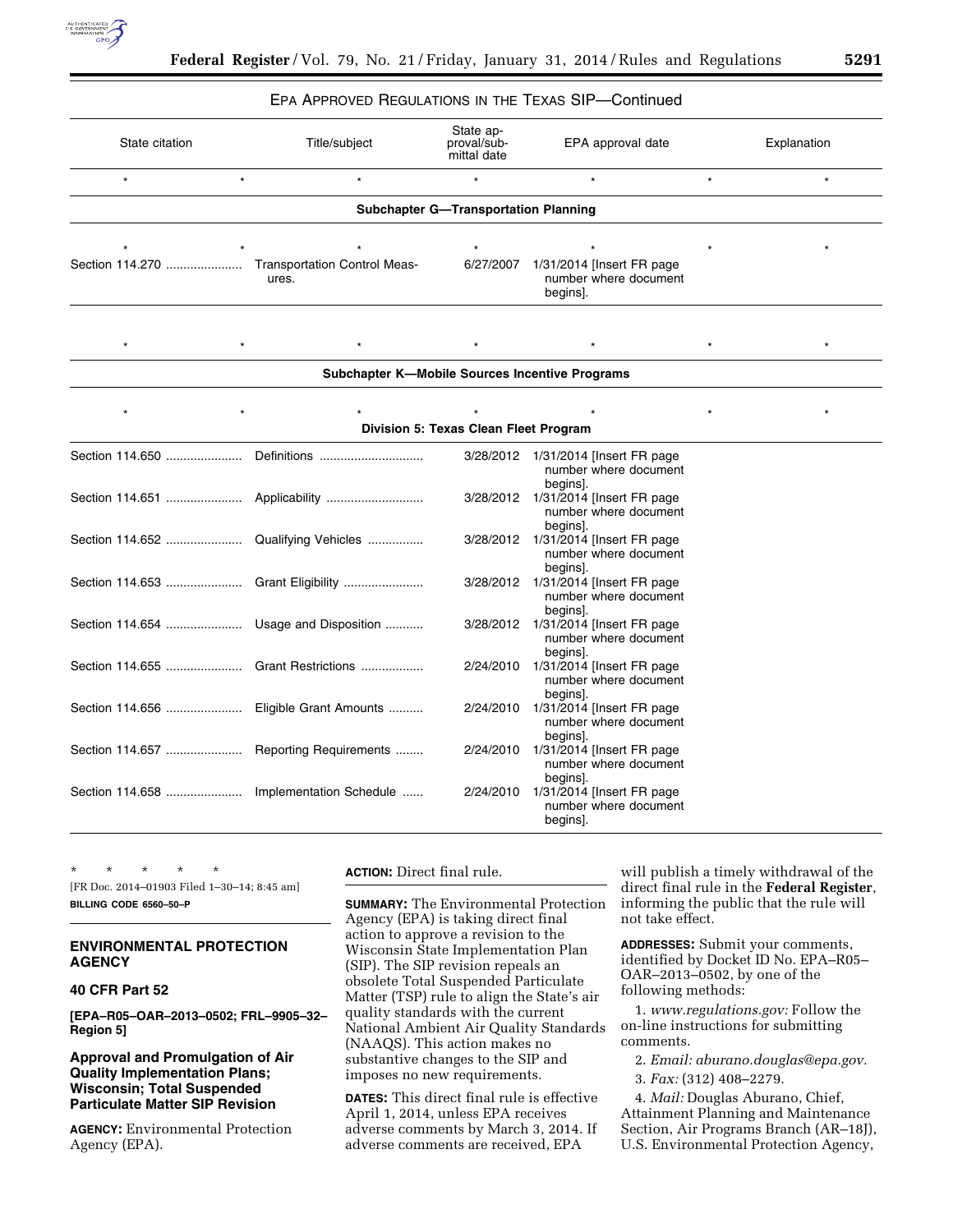77 West Jackson Boulevard, Chicago, Illinois 60604.

5. *Hand Delivery:* Douglas Aburano, Chief, Attainment Planning and Maintenance Section, Air Programs Branch (AR–18J), U.S. Environmental Protection Agency, 77 West Jackson Boulevard, Chicago, Illinois 60604. Such deliveries are only accepted during the Regional Office normal hours of operation, and special arrangements should be made for deliveries of boxed information. The Regional Office official hours of business are Monday through Friday, 8:30 a.m. to 4:30 p.m., excluding Federal holidays.

*Instructions:* Direct your comments to Docket ID No. EPA–R05–OAR–2013– 0502. EPA's policy is that all comments received will be included in the public docket without change and may be made available online at *[www.regulations.gov](http://www.regulations.gov)*, including any personal information provided, unless the comment includes information claimed to be Confidential Business Information (CBI) or other information whose disclosure is restricted by statute. Do not submit information that you consider to be CBI or otherwise protected through *[www.regulations.gov](http://www.regulations.gov)*  or email. The *[www.regulations.gov](http://www.regulations.gov)* Web site is an ''anonymous access'' system, which means EPA will not know your identity or contact information unless you provide it in the body of your comment. If you send an email comment directly to EPA without going through *[www.regulations.gov](http://www.regulations.gov)*, your email address will be automatically captured and included as part of the comment that is placed in the public docket and made available on the Internet. If you submit an electronic comment, EPA recommends that you include your name and other contact information in the body of your comment and with any disk or CD–ROM you submit. If EPA cannot read your comment due to technical difficulties and cannot contact you for clarification, EPA may not be able to consider your comment. Electronic files should avoid the use of special characters, any form of encryption, and be free of any defects or viruses.

*Docket:* All documents in the docket are listed in the *[www.regulations.gov](http://www.regulations.gov)*  index. Although listed in the index, some information is not publicly available, *e.g.,* CBI or other information whose disclosure is restricted by statute. Certain other material, such as copyrighted material, will be publicly available only in hard copy. Publicly available docket materials are available either electronically in *[www.regulations.gov](http://www.regulations.gov)* or in hard copy at the Environmental Protection Agency,

Region 5, Air and Radiation Division, 77 West Jackson Boulevard, Chicago, Illinois 60604. This facility is open from 8:30 a.m. to 4:30 p.m., Monday through Friday, excluding Federal holidays. We recommend that you telephone Gilberto Alvarez, Environmental Scientist, at (312) 886–6143 before visiting the Region 5 office.

# **FOR FURTHER INFORMATION CONTACT:**

Gilberto Alvarez, Environmental Scientist, Attainment Planning and Maintenance Section, Air Programs Branch (AR–18J), Environmental Protection Agency, Region 5, 77 West Jackson Boulevard, Chicago, Illinois 60604, (312) 886–6143, *[alvarez.gilberto@epa.gov.](mailto:alvarez.gilberto@epa.gov)* 

#### **SUPPLEMENTARY INFORMATION:**

Throughout this document whenever "we," "us," or "our" is used, we mean EPA. This supplementary information section is arranged as follows:

# I. Introduction

II. Removal of Obsolete or Unnecessary Rule III. Final Action

IV. Statutory and Executive Order Reviews

## **I. Introduction**

The EPA is removing three sections from the State's air quality SIP, based on a rule change made by the State to repeal its TSP air quality standard. EPA originally regulated particulate matter (PM) measured using TSP, which is particulate up to 100 micrometers in diameter. EPA tightened the PM standards, as  $PM_{10}$  and  $PM_{2.5}$  in 1987 and 1997, respectively, which replaced the TSP secondary standard. Particulate matter larger than 10 micrometers generally is not inhaled into the lungs and standards based on  $PM_{10}$  and  $PM_{2.5}$ are found to adequately protect human health. This action removes the sections from 40 CFR part 52 that no longer have any use or legal effect because they have been superseded by subsequently approved SIP revisions.

# **II. Removal of Obsolete or Unnecessary Rule**

The Wisconsin Department of Natural Resources (WDNR) has requested removal of three sections of the Wisconsin administrative code from the SIP, to align the State's air quality standards with the current NAAQS for PM. EPA has reviewed the request and finds that the three sections should be removed for the reasons set forth as follows:

#### *Section NR 404.02(11) TSP Definition*

Section NR 404.02(11) defines ''Total Suspended Particulates''. This definition is being removed because EPA has adopted air quality standards for PM<sub>10</sub> and PM<sub>2.5</sub>, which are

particulates of 10 micrometers and 2.5 micrometers, respectively. The  $PM_{10}$ and PM2.5 standards for smaller sized particles render the larger sized TSP particle standard obsolete.

### *Section NR 404.04(3) Particulate Matter Secondary Standard*

The NAAQS consist of both primary standards and secondary standards. Primary NAAQS provide public health protection. Secondary NAAQS provide public welfare protection, including protection against decreased visibility and damage to animals, crops, vegetation, and buildings. Section NR 404.04(3) defines the TSP secondary standard as 150 micrograms per cubic meter, maximum 24-hour average concentration, not to be exceeded more than once per year. EPA replaced the TSP secondary standard with more protective  $PM_{10}$  and  $PM_{2.5}$  standards in 1987 and 1997, respectively.

# *Section NR 484.04(3) TSP Reference Method*

Section NR 484.04(3) incorporates by reference the test method for TSP. The reference method is used to determine particulate matter in the atmosphere. Because EPA replaced TSP air quality standards with  $PM_{10}$  and  $PM_{2.5}$ standards, the reference method is obsolete.

#### **III. Final Action**

EPA has determined that the abovereferenced sections should be removed at this time. EPA is publishing this rule without prior proposal because the Agency views this as a noncontroversial amendment and anticipates no adverse comment. However, in the proposed rules section of this **Federal Register**, EPA is publishing a separate document that will serve as the proposal to approve the SIP revision if relevant adverse comments are filed. This rule will be effective on April 1, 2014 without further notice, unless EPA receives relevant adverse comment March 3, 2014. If EPA receives relevant adverse comment, EPA will publish a timely withdrawal in the **Federal Register** informing the public that the rule will not take effect. EPA will address all public comments in a subsequent final rule based on the proposed rule. EPA will not institute a second comment period on this action. Any parties interested in commenting must do so at this time. Please note that if EPA receives adverse comment on an amendment, paragraph, or section of this rule and if that provision may be severed from the remainder of the rule, EPA may adopt as final those provisions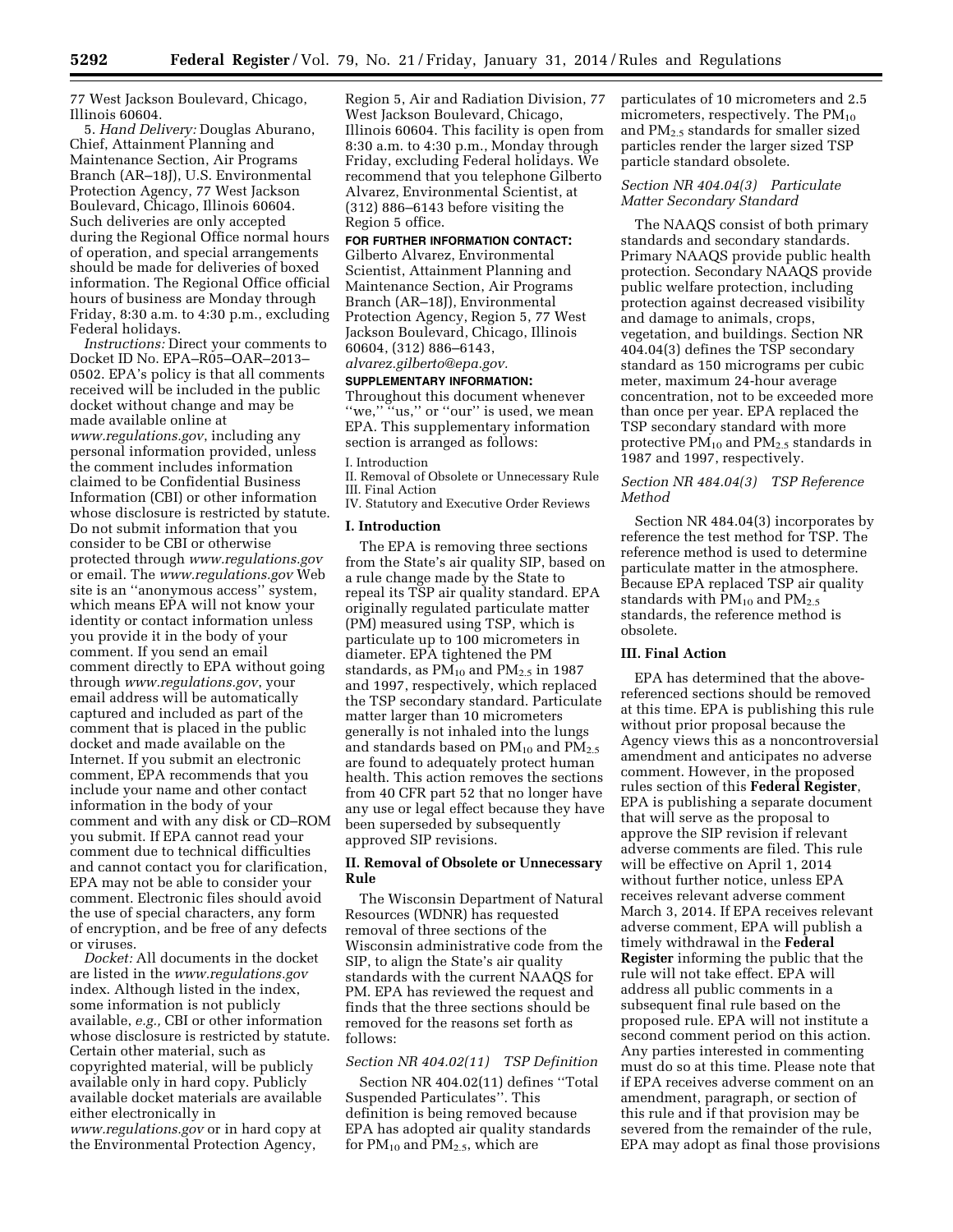of the rule that are not the subject of an adverse comment.

## **IV. Statutory and Executive Order Reviews**

Under the Clean Air Act, the Administrator is required to approve a SIP submission that complies with the provisions of the Clean Air Act and applicable Federal regulations. 42 U.S.C. 7410(k); 40 CFR 52.02(a). Thus, in reviewing SIP submissions, EPA's role is to approve state choices, provided that they meet the criteria of the Clean Air Act. Accordingly, this action merely approves state law as meeting Federal requirements and does not impose additional requirements beyond those imposed by state law. For that reason, this action:

• Is not a ''significant regulatory action'' subject to review by the Office of Management and Budget under Executive Order 12866 (58 FR 51735, October 4, 1993);

• Does not impose an information collection burden under the provisions of the Paperwork Reduction Act (44 U.S.C. 3501 *et seq.*);

• Is certified as not having a significant economic impact on a substantial number of small entities under the Regulatory Flexibility Act (5 U.S.C. 601 *et seq.*);

• Does not contain any unfunded mandate or significantly or uniquely affect small governments, as described in the Unfunded Mandates Reform Act of 1995 (Pub. L. 104–4);

• Does not have Federalism implications as specified in Executive Order 13132 (64 FR 43255, August 10, 1999);

• Is not an economically significant regulatory action based on health or safety risks subject to Executive Order 13045 (62 FR 19885, April 23, 1997);

• Is not a significant regulatory action subject to Executive Order 13211 (66 FR 28355, May 22, 2001);

• Is not subject to requirements of Section 12(d) of the National Technology Transfer and Advancement Act of 1995 (15 U.S.C. 272 note) because application of those requirements would be inconsistent with the Clean Air Act; and

• Does not provide EPA with the discretionary authority to address, as appropriate, disproportionate human health or environmental effects, using practicable and legally permissible methods, under Executive Order 12898 (59 FR 7629, February 16, 1994).

In addition, this rule does not have tribal implications as specified by Executive Order 13175 (65 FR 67249, November 9, 2000), because the SIP is not approved to apply in Indian country located in the state, and EPA notes that it will not impose substantial direct costs on tribal governments or preempt tribal law.

The Congressional Review Act, 5 U.S.C. 801 *et seq.,* as added by the Small Business Regulatory Enforcement Fairness Act of 1996, generally provides that before a rule may take effect, the agency promulgating the rule must submit a rule report, which includes a copy of the rule, to each House of the Congress and to the Comptroller General of the United States. EPA will submit a report containing this action and other required information to the U.S. Senate, the U.S. House of Representatives, and the Comptroller General of the United States prior to publication of the rule in the **Federal Register**. A major rule cannot take effect until 60 days after it is published in the **Federal Register**. This action is not a ''major rule'' as defined by 5 U.S.C. 804(2).

Under section 307(b)(1) of the Clean Air Act, petitions for judicial review of this action must be filed in the United States Court of Appeals for the appropriate circuit by *April 1, 2014.*  Filing a petition for reconsideration by the Administrator of this final rule does not affect the finality of this action for the purposes of judicial review, nor does it extend the time within which a petition for judicial review may be filed, and it shall not postpone the effectiveness of such rule or action. Parties with objections to this direct final rule are encouraged to file a comment in response to the parallel notice of proposed rulemaking for this action published in the proposed rules section of today's **Federal Register**, rather than file an immediate petition for judicial review of this direct final rule, so that EPA can withdraw this direct final rule and address the comment in the proposed rulemaking. This action may not be challenged later in proceedings to enforce its requirements. (See section 307(b)(2).)

# **List of Subjects in 40 CFR Part 52**

Environmental protection, Air pollution control, Incorporation by reference, Intergovernmental relations, Particulate matter, Total Suspended Solids, Reporting and recordkeeping requirements.

Dated: December 23, 2013.

### **Susan Hedman,**

*Regional Administrator, Region 5.* 

40 CFR part 52 is amended as follows:

### **PART 52—APPROVAL AND PROMULGATION OF IMPLEMENTATION PLANS**

■ 1. The authority citation for part 52 continues to read as follows:

**Authority:** 42 U.S.C. 7401 *et seq.* 

■ 2. Section 52.2570 is amended by revising paragraphs (c)(64)(i)(A),  $(c)(65)(i)(A), (c)(73)(i)(J), and$  $(c)(103)(i)(S)$ , and by adding paragraph (c)(130) to read as follows:

#### **§ 52.2570 Identification of plan.**

- \* \* \* \* \*
	- (c) \* \* \*
	- $(64) * * * *$
	- $(i) * * * *$

(A) Wisconsin revised rules NR 439.03, NR 439.09 and NR 484.04, Wisconsin's Administrative Code, effective October 1, 1987. Section NR 484.04(3) was repealed in 2011 and is removed without replacement; see paragraph (c)(130) of this section.

- $\star$   $\star$   $\star$   $\star$  $(65) * * * *$
- $(i) * * * *$
- (A) The rule packages revise NR 400.02, 404.02, 404.04, 405.02, 406.04, and 484.03 of the Wisconsin Administrative Code. Sections NR 404.02(11), NR 404.04(3), and 484.04(3) were repealed in 2011 and are removed without replacement; see paragraph
- (c)(130) of this section. \* \* \* \* \*
	-
	- $(73) * * * *$
	- (i)  $* * * *$

(J) Chapter NR 484:

INCORPORATION BY REFERENCE. NR 484.01 as published in the (Wisconsin) Register, May, 1992, No. 437, effective June 1, 1992. NR 484.02 as published in the (Wisconsin) Register, September, 1986, No. 369, effective October 1, 1986. NR 484.03 as published in the (Wisconsin) Register, May, 1993, No. 449, effective June 1, 1993. NR 484.04, 484.05 and 484.06 as published in the (Wisconsin) Register, December, 1993, No. 456, effective January 1, 1994. NR 484.08 and 484.09 as published in the (Wisconsin) Register, October, 1992, No. 442, effective November 1, 1992. Section NR 484.04(3) was repealed in 2011 and is removed without replacement; see paragraph (c)(130) of this section.

- \* \* \* \* \*
- $(103)$  \* \* \*
- $(i) * * * *$

(S) NR 484.04 as published in the (Wisconsin) Register, August 2001, No. 548 and effective September 1, 2001. Section NR 484.04(3) was repealed in 2011 and is removed without